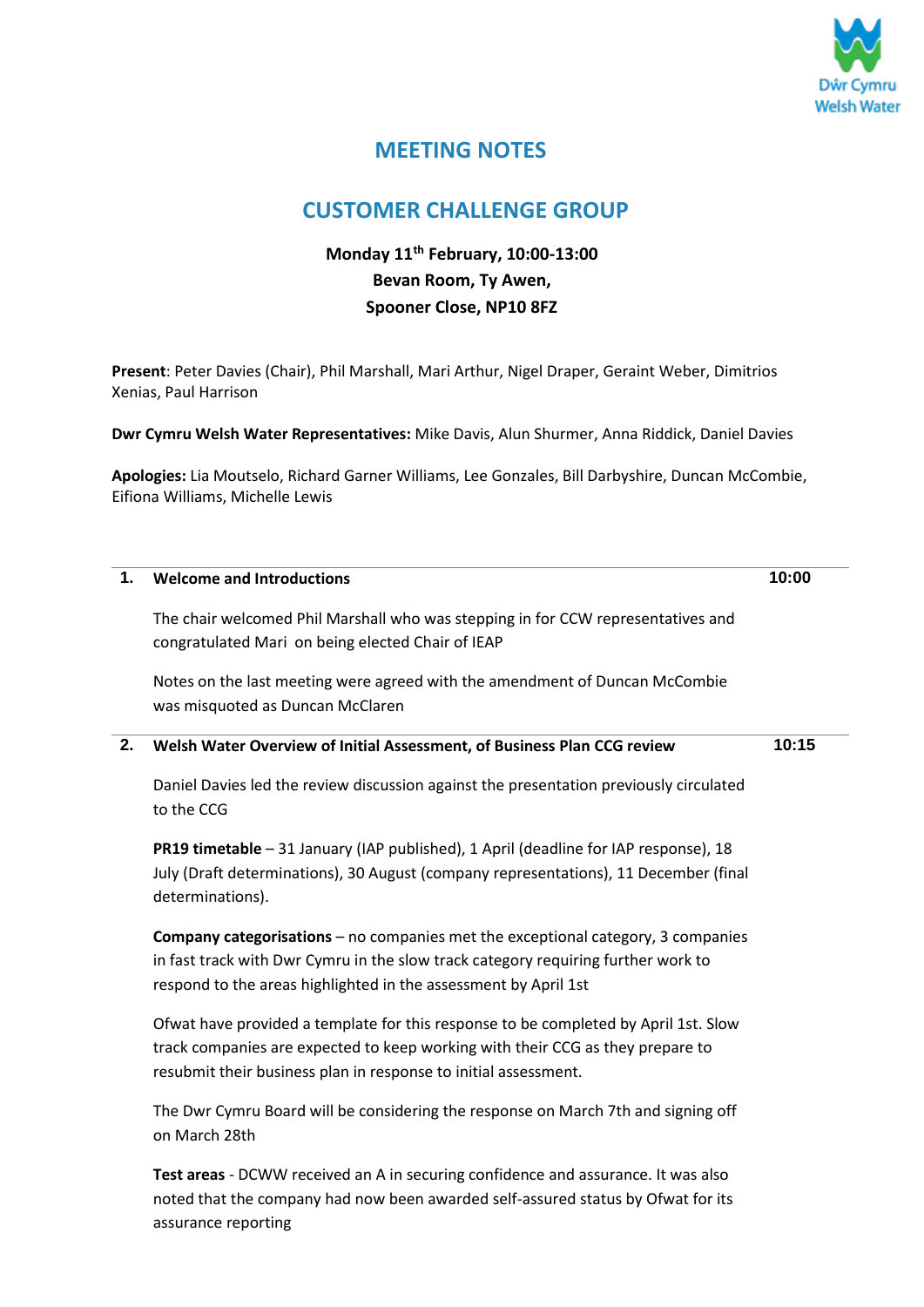

The company had B grade in engaging customers and addressing affordability and vulnerability, C grades in other areas but a D in securing cost efficiency

The D grade is a critical issue and would have been the key factor in not securing fast track status. Ofwat's view that the company should be achieving upper quartile performance in common areas without requiring additional investment and cost efficiency modelling shows that DCWW's costs are 22% above Ofwat's view of efficient costs.

|                                           |                    | <b>Target 2024-25</b>   |                   |
|-------------------------------------------|--------------------|-------------------------|-------------------|
|                                           |                    | <b>Business</b><br>Plan | Upper<br>quartile |
|                                           | Unit               |                         |                   |
| <b>Water supply</b><br>interruptions      | <b>Minutes</b>     | 8                       | $3*$              |
| <b>Acceptability of water</b>             | Contacts per 1,000 | 2.0                     | 1.5               |
| <b>Pollution incidents</b>                | Incidents          | 90                      | $72*$             |
| <b>Sewer flooding</b><br>(internal)       | Properties         | 273                     | $203*$            |
| <b>Sewer flooding</b><br>(external)       | Properties         | 3,800                   | 2,128             |
| <b>Per Capita</b><br><b>Consumption</b>   | Litres/head / day  | 139                     | 129               |
| <b>Vulnerable customers</b><br><b>PSR</b> | Number             | 100,000                 | 212,121**         |

### **Key areas of Ofwat challenge**

In addition Ofwat have not accepted special cost factors relating to dam safety, zonal studies, or Merthyr super works.

ODIs are also a key area where Ofwat have pointed out misalignment between ODIs and what the customers expressed in research. This was seen to be a common issue across companies.

The company highlighted the specific issue of costs related to the recovery of costs for the Loughor estuary investment. Ofwat are planning to disallow any expenditure accrued before March 2019 which is the bulk of spending on the estuary, if applied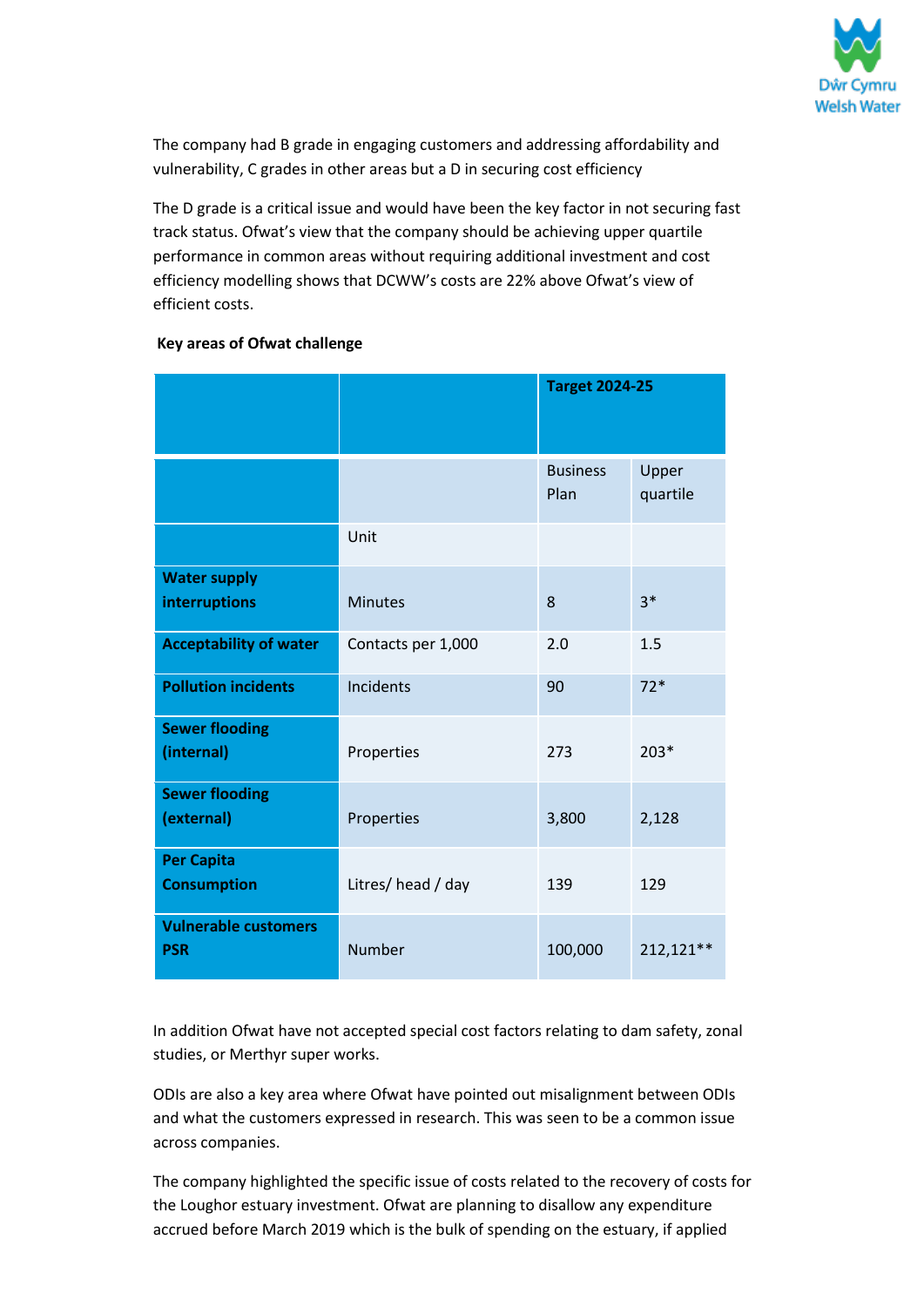

the company would have no choice but to have a bill increase next year to cover the costs.

It was felt by the company that this Ofwat assessment provided far more detail and specific feedback than in previous price reviews

#### **3**. **Summary of CCG Response**

It was encouraging that the assessment provided positive feedback in the key test areas relevant to the core role of the CCG, although there are areas where we can learn from other companies, particularly those A graded on customer engagement and support for vulnerable customers.

The CCG agreed that further customer research in the period to April 1st was neither required nor appropriate, as it would not be meaningful and would undermine the commitment to excellence in customer engagement.

It will be important for the company to undertake a detailed analysis of the available data in order to see if it is possible to strengthen the evidence provided, while also highlighting any gaps that would need to be addressed through further research in the period to July.

Several of the key issues raised in the assessment do relate to points we highlighted in the CCG report in

- Consistency between plan and customer evidence base demonstrating a golden thread between what customers were saying and general priorities in plan
- challenging whether certain targets were stretching enough and the clarity on the underpinning evidence base

 alignment of ODIs with the evidence base and overall impact of ODIs on bills Our report however did acknowledge the challenge of customer engagement around the ODIs and the messages coming back from customers in respect to the operation of ODIs

It was agreed that the CCG would be kept in touch with the progress on the company response to the issues raised with a full CCG meeting the week of 11th March to enable the CCG to provide a response to the Board meeting on the 28th March.

It was noted that Welsh Government must remain a step removed but are interested in suggestions for improvement for next price review. The Minister was meeting with Ofwat this week to review regulatory frameworks operation in the devolved context.

#### **Action - Date setting for the CCG meeting for week of March 11th**

**12:15**